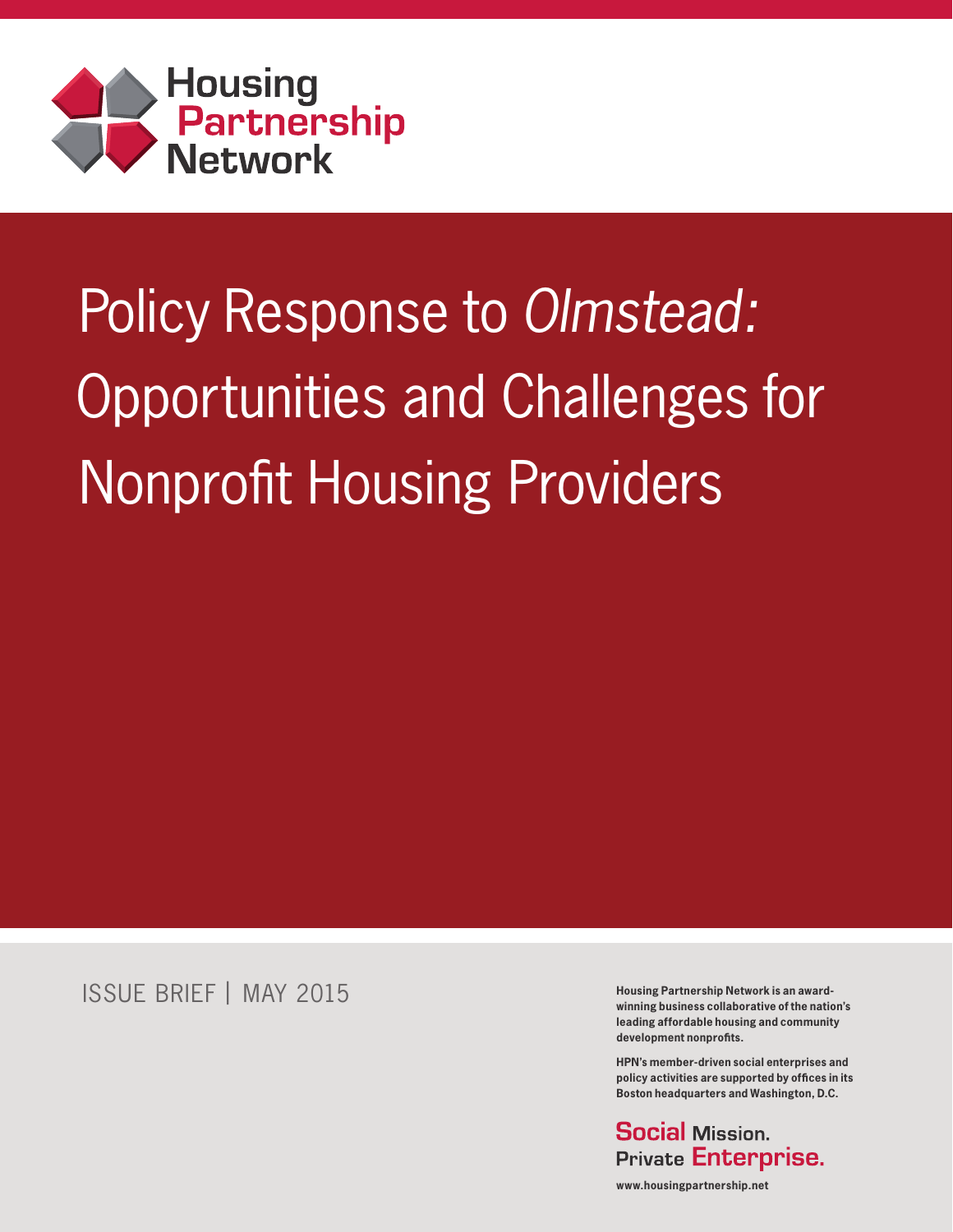## **Contents**

| • New Funding for Supportive Housing                    |  |  |  |  |
|---------------------------------------------------------|--|--|--|--|
| • Expanding Home- and Community-Based Medicaid Services |  |  |  |  |
|                                                         |  |  |  |  |
|                                                         |  |  |  |  |

| • IFF: Home First Program, Cook County, Illinois   |  |
|----------------------------------------------------|--|
| • Common Ground: 1191 Boston Road, Bronx, New York |  |

**•** *Gulf Coast Housing Partnership: One Stop Homeless Services Center, Baton Rouge, Louisiana*

**Acknowledgements**

This issue brief was written by Sarah Ellis, Senior Policy Associate at Housing Partnership Network. Special thanks to those who contributed to the analysis, review and editing of the report, including Marti Knisley, Director of the Community Support Initiative at TAC; Tara Peele, Director of Home First at IFF; Kristin Siglin, Vice President of Policy at Housing Partnership Network; Paul Weech, President and CEO of NeighborWorks America; Judith Rosenfeld, Vice President for Special Projects at Common Ground; Brenda Rosen, President and CEO of Common Ground; Gretchen Edinburgh, Director of Asset Management at Gulf Coast Housing Partnership; and Deborah McClain, Director of Resource Development and Communications at Gulf Coast Housing Partnership.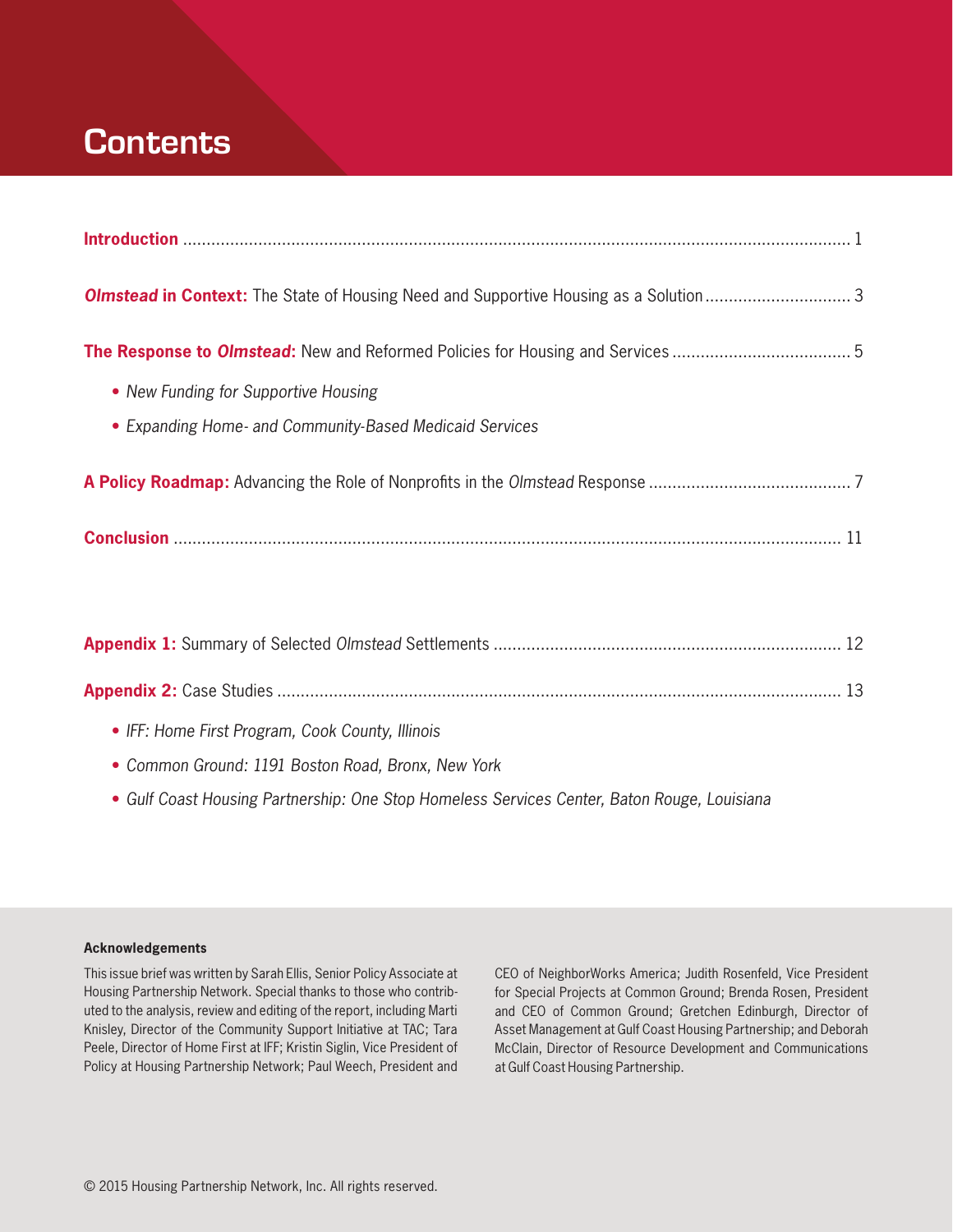## **Introduction**

### *The Policy Response to* Olmstead: *Opportunities and Challenges for Nonprofit Housing Providers*

For much of the 20th century, adults with mental, physical and developmental disabilities receiving day-to-day care and support had limited choice in where they could live. In most cases, they were placed in long-term care institutions, nursing homes and group homes, even if they were capable of living more independently in a less restrictive setting. The Americans with Disabilities Act, enacted by Congress in 1990, represented a turning point. **The law established the right of people with disabilities to live in the most integrated setting possible.** The 1999 Supreme Court decision in *Olmstead v. L.C.* affirmed this right, and made it clear that states have an obligation to create community-level supports for people with disabilities.

**The Olmstead decision put states on notice.** States with large proportions of *Olmstead* class members—people with disabilities residing in institutional settings, or at risk of institutionalization, or whose infrastructure for community-based care was limited and oversubscribed—faced potential legal consequences if they failed to enact reforms. The stakes were raised still higher when the Department of Justice, under President Obama, started filing amicus briefs and joining *Olmstead-related lawsuits*.<sup>1</sup> Since

**The persistent shortage of affordable housing with services is a critical barrier to integrating people with disabilities into communities.**

2008, a number of states have reached settlements requiring that *Olmstead* class members be are actively integrated into community-based settings.<sup>2</sup> Appendix 1 highlights the terms of several such recent consent decrees.

States are now in the process of developing and implementing plans that carry out the terms of their *Olmstead* settlements. Even states that are not directly subject to *Olmstead*-related lawsuits are developing *Olmstead*  plans, at least in part to avoid future litigation. As these states undertake their *Olmstead* planning processes, they are learning that **the persistent shortage of affordable housing with services is a critical barrier to integrating people with disabilities into communities**. States are obliged to provide a range of affordable housing and service choices for people with disabilities leaving institutions, in keeping with the principles of *Olmstead*. Existing affordable housing and services in most communities are already oversubscribed; housing authorities must balance the housing needs of a wide range of families and individuals, some of whom, upon leaving institutions, have extremely low incomes and face significant affordable housing need.

<sup>1</sup> The Department of Justice also published a technical assistance on the ADA's Integration Mandate and *Olmstead* Enforcement in 2011: http://www.ada.gov/*Olmstead*/q&a\_*Olmstead*.htm

<sup>2</sup> United States Department of Justice Civil Rights Division, *Department of Justice Olmstead Enforcement by Case or Matter.* http://www.ada. gov/olmstead/olmstead\_cases\_list2.htm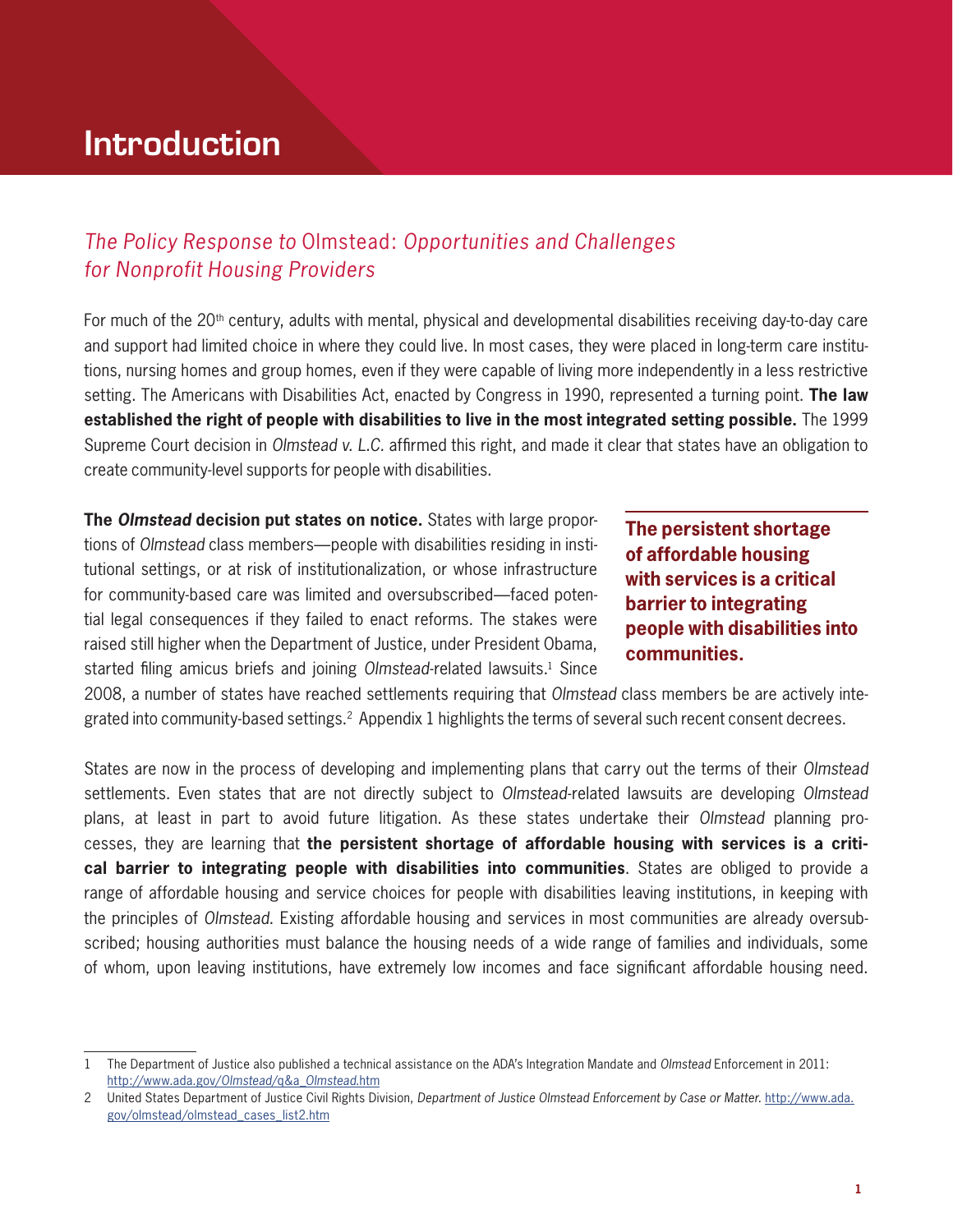**As they work to overcome these challenges to their** *Olmstead* **plans, state and local agencies should work with affordable housing nonprofits in the design and implementation process.** High-capacity community development nonprofits lead the way on scaled, mission-driven real estate development and management, and

are uniquely experienced in engaging partners from the public, private and nonprofit sectors. State and local policymakers should also make use of the innovative approaches these nonprofits have developed for the integration of housing with supportive services for people who need long-term care. High-capacity nonprofits are positioned to be key partners in creating sustainable and scaled community-based care infrastructure for people with disabilities.

**High-capacity nonprofits are positioned to be key partners in the effort to create a sustainable and scaled community-based care infrastructure for people with disabilities.**

This issue brief lays out the case for high-capacity nonprofits to deepen their engagement with *Olmstead*-related policy initiatives in the communities they serve. The brief starts by illustrating the system in place and highlighting key recent policy responses to *Olmstead*. Considering three *Olmstead*-related issues that could pose both risks and rewards for nonprofit affordable housing providers, the brief suggests the following agenda for engaging policymakers to address them:

- *1. Encourage states to coordinate housing and health agencies on cross-cutting issues like managing the transition process, coordinating services and tenant placement and allocating rent subsidies;*
- *2. Ensure that state* Olmstead *settlements and plans include a broad range of supportive housing models in order to provide tenants choice of living environment and access to services; and*
- *3. Secure resources for developing and maintaining housing affordability, including Medicaid resources and the National Housing Trust Fund.*

This brief also features the case studies of three innovative, community-driven housing solutions from Housing Partnership Network members across the country: IFF in Illinois, Common Ground in New York, and Gulf Coast Housing Partnership in Louisiana. Each of these models provides high-quality affordable housing with services to people with disabilities and those with long-term care needs, using innovative finance sources and strategic service partnerships to support their residents.



Housing Partnership Network is Partnership an award-winning business collaborative of 100 of the nation's

leading affordable housing and community development nonprofits. Creating private sector partnerships and enterprises that achieve ambitious social missions, HPN and its member organizations work together to scale innovation and impact,

helping millions of people gain access to affordable homes and thriving communities that offer economic opportunity and an enhanced quality of life. In 2013, HPN received a MacArthur Foundation Award for Creative and Effective Institutions, and a Wells Fargo NEXT Opportunity Award in recognition of its ongoing leadership and innovation in affordable housing, community development and public policy.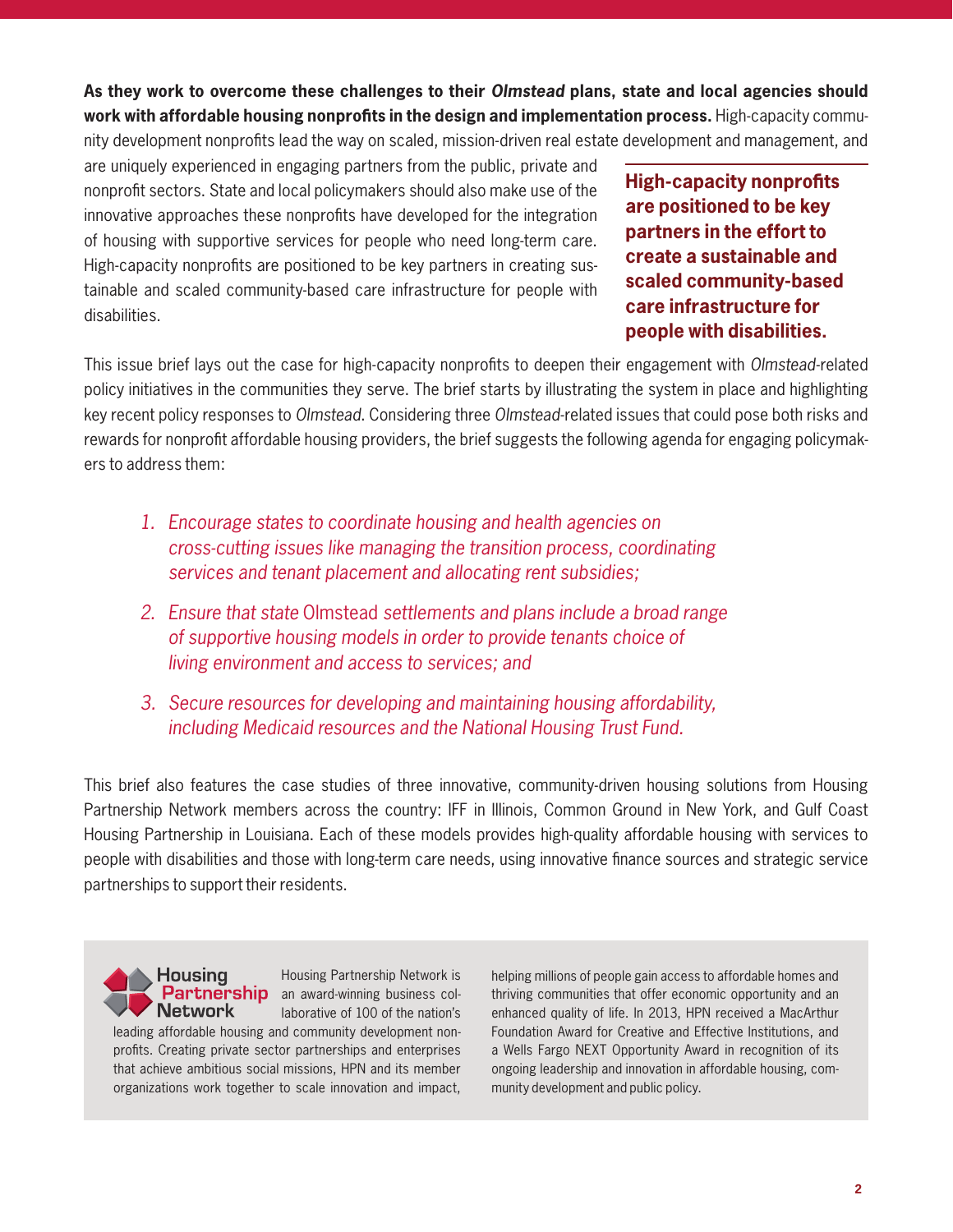### *The State of Housing Need and Supportive Housing as a Solution*

Though the number of people with mental illness and disabilities living in institutions has fallen in recent decades, most adults with disabilities, including mental illness, who are eligible for Medicaid still receive care in state facilities, nursing homes, or group homes. Services in these facilities are usually at least partially billable under one or more programs included as benefits in state Medicaid plans.

The main alternative for people with disabilities with institution-level care needs is living at home with family caregivers, with services paid through private insurance, out-of-pocket, or through some state Medicaid Home and Community Based Service programs (HCBS). According to the Technical Assistance Collaborative (TAC), up to 1.3 million people with disabilities live in nursing homes, 'congregate facilities' such as group homes or homeless shelters, or in state and private mental health institutions. An additional 850 thousand people with intellectual or developmental disabilities live at home with caregivers who are over 60 years old.3

*Olmstead*-class individuals are almost always unable to afford even the lowest available market rents without some form of rental subsidy. According to *Priced Out in 2012*, a report by TAC and the Consortium for Citizens with Disabilities, people with disabilities living on Supplemental Security Income (SSI) "are the group most affected by the extreme shortage of decent and affordable rental housing across our nation."4 Many also have complex care and support needs, especially if they have been institutionalized for long periods; in the absence of adequate housing and supports they could risk becoming homeless and turning to emergency care when health issues arise.

*Supportive housing*, the industry term for subsidized housing matched with voluntary services, is an effective community-based housing option for people with disabilities. Supportive housing units offer independent living—a lease, a private unit with a kitchen and restroom, freedom of movement—along with optional supports such as home mod-

ifications, case management and care coordination. These developments rely on public and private funding streams and subsidies for capital and operations, including tax credits, rental assistance programs, and capital grants. Funding for on-site services such as medical and mental health services, healthy living programs, resident transportation, resident service coordinators and case managers typically comes from fundraising, grant dollars, state and local government programs, or dedicated property revenue streams.



<sup>3</sup> *Priced out in 2012 – The Housing Crisis for People with Disabilities*. Technical Assistance Collaborative, Inc. http://www.tacinc.org/ media/33368/PricedOut2012.pdf

4 *Priced out in 2012*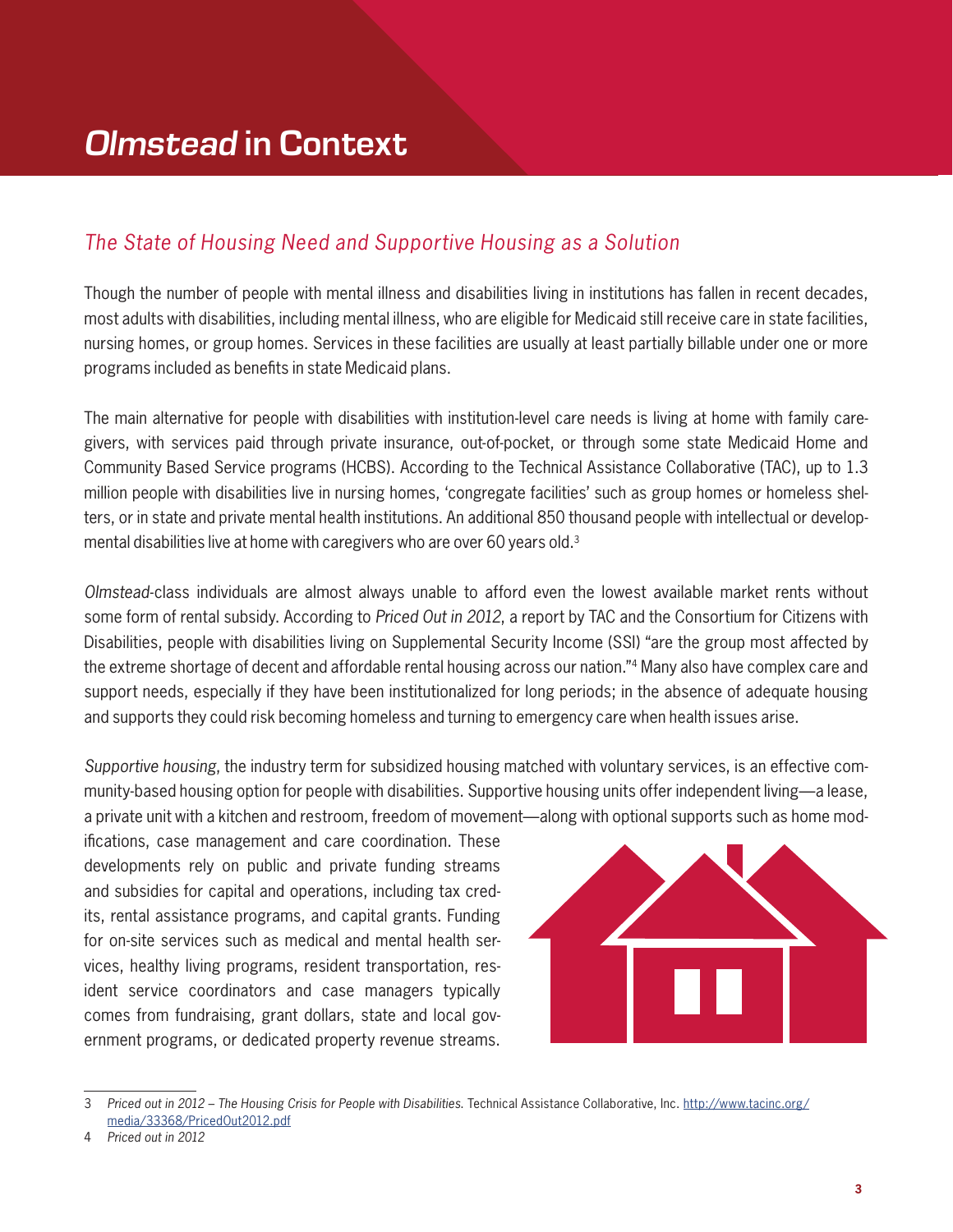Because of their experience working closely with the same or similarly diverse partners and funding sources, nonprofit housing providers are particularly adept at developing and managing supportive housing for chronically homeless individuals, veterans and people with disabilities.

Supportive housing developments are designed to serve a broad range of care needs. As a result, they can look very different from one another. One development may mix units targeted to people with disabilities with regular affordable or market rate units, while another may exclusively serve people with disabilities or long-term service needs like the chronically homeless.

**Supportive housing developments rely on public and private funding streams and subsidies for capital and operations, including tax credits, rental assistance programs and capital grants.**

Managers of supportive housing also take a variety of approaches to services: some provide services and care coordination in-house, while others contract with local providers or use some combination of the two approaches.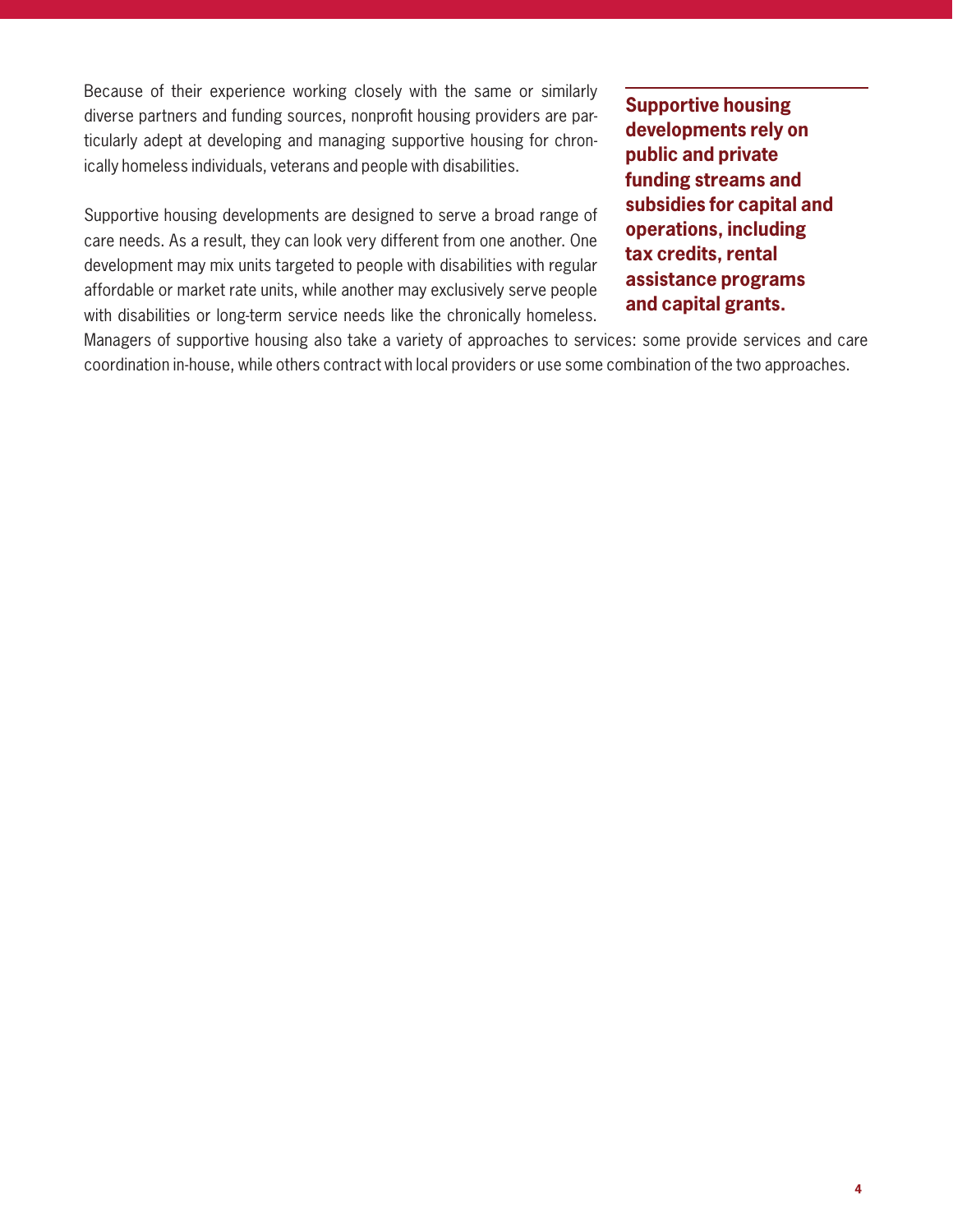### *New and Reformed Policies for Housing and Services*

Carrying out the *Olmstead* mandate of integrating people with disabilities into communities demands new approaches to expanding the supply of affordable, community-based housing and services for residents. In the last decade, we have witnessed considerable progress and new policies that encourage unprecedented collaboration between housing and health agencies at all levels of government. *Olmstead* litigation and settlements are important drivers of this progress, but other factors have been significant, including efforts to rein in Medicare and Medicaid costs in anticipation of increased demand from an aging population. Below is a selection of new and reformed policies that aim to expand affordable housing and long-term services and supports for people with chronic care needs:

### *New Funding for Supportive Housing*

- **The reformed HUD 811 program:** The 2009 Frank Melville Supportive Housing Investment Act introduced major reforms to the HUD 811 program, which previously awarded capital subsidies and project-based rental assistance to nonprofit developers. The new 811 Project Rental Assistance (PRA) program was designed to leverage public and private financing sources, and aims to integrate subsidized units into mixed-use developments. The new program awards funds competitively to state housing finance agencies, which are then directed to award project-based rental assistance to rental housing projects with no more than 25 percent of units targeted to people with disabilities. State agencies applying for 811 PRA funds are also required to collaborate with their state's health agencies on a service coordination plan for people living in assisted units. The first round of 811 PRA funds was awarded to states in 2012; the initial grantees are in the process of designing and implementing the program.
- **• Tax credit incentives for permanent supportive housing:** Virtually every housing credit agency has incorporated some form of supportive housing incentive into their Low-Income Housing Tax Credit (LIHTC) Qualified Allocation Plan (QAP).<sup>5</sup> These incentives can include threshold requirements or minimum standards for supportive housing units, credit set-asides and scoring incentives to encourage supportive housing development. Some state housing agencies have also worked with state Medicaid agencies to coordinate tenant placement and services in set-aside supportive housing units.

<sup>5</sup> Corporation for Supportive Housing, *Housing Credit Policies in 2014 that Promote Supportive Housing,* December 2014. http://www.csh.org/ wp-content/uploads/2014/12/2014\_QAP\_Report.pdf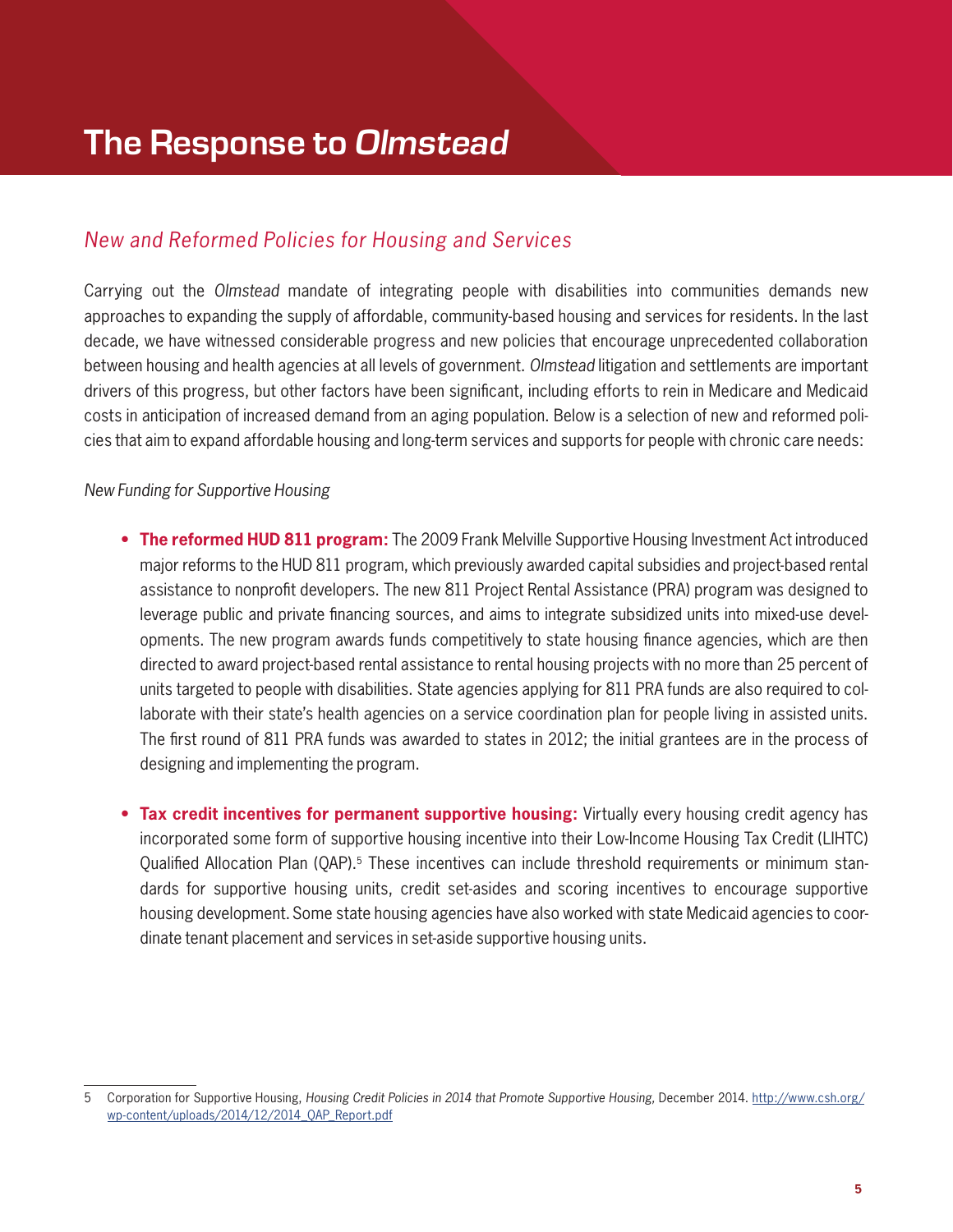**• Federal, state and local rent subsidy programs:** HUD Housing Choice Vouchers and Project-Based Section 8 funding are key subsidies for tenants and supportive housing developers; housing authorities are authorized to establish preferences within their voucher waiting lists for people with disabilities who are ready to exit institutions or are at risk of institutionalization.<sup>6</sup> Several state and local agencies have also created new rent subsidy programs as part of their *Olmstead* plans, with the aim of targeting the subsidy to individuals with disabilities leaving institutions. These subsidies are frequently funded by state or local housing trust funds.

### *Expanding Home and Community Based Medicaid Services*

- **• Consolidating Medicaid HCBS programs and expanding services covered:** Medicaid Home and Community-Based Service (HCBS) programs cover long-term services and supports for low-income individuals living in community-based settings instead of institutions. These services and supports often include home health care, case management, and personal assistance with daily living activities. Most states have several HCBS programs, many of which narrowly target people with specific disabilities and/or care needs. Some have spending caps and waiting lists; 'experimental' HCBS programs are intended to generate cost savings that can go back to the state. Recently, several states have taken steps to consolidate their HCBS programs by expanding eligibility and services covered , thereby allowing greater access to community-based long term services.<sup>7</sup> The Balancing Incentive Program, part of the 2009 Affordable Care Act, also encourages states to expand community-based care options by increasing federal matching funds to states that implement structural reforms that broaden access to non-institutional long-term services and supports.
- **• Supporting care needs during the transition process:** People transitioning from institutions into community-based settings often need more intensive support and services as they adjust to a new care and living environment. The Money Follows the Person (MFP) program, authorized by Congress in 2005 and extended by the Affordable Care Act, provides states with grant funds to support community transition programs for Medicaid beneficiaries. MFP funds cover transition needs for people with chronic conditions in institutions during the 12-month period following a transition into a community-based setting. According to the Kaiser Family Foundation, as of August 2013, more than 35 thousand Medicaid recipients were also MFP enrollees.<sup>8</sup>

<sup>6</sup> Note that PHAs are only authorized to target individuals with specific disabilities if they do so as a remedial action; i.e., in compliance with an *Olmstead* settlement. *See:* National Council of State Housing Agencies, *HUD Issues Guidance on the Role of Housing in State Efforts to Comply with* Olmstead, https://www.ncsha.org/blog/hud-issues-guidance-role-housing-state-efforts-comply-olmstead

<sup>7</sup> Kaiser Family Foundation, *Medicaid Home- and Community-Based Services Programs: 2010 Data Update,* http://kff.org/medicaid/report/ medicaid-home-and-community-based-service-programs/

<sup>8</sup> Kaiser Family Foundation, *Money Follows the Person: A 2013 State Survey of Transitions, Services, and Costs,* April 2014. http://kff.org/ medicaid/report/money-follows-the-person-a-2013-survey-of-transitions-services-and-costs/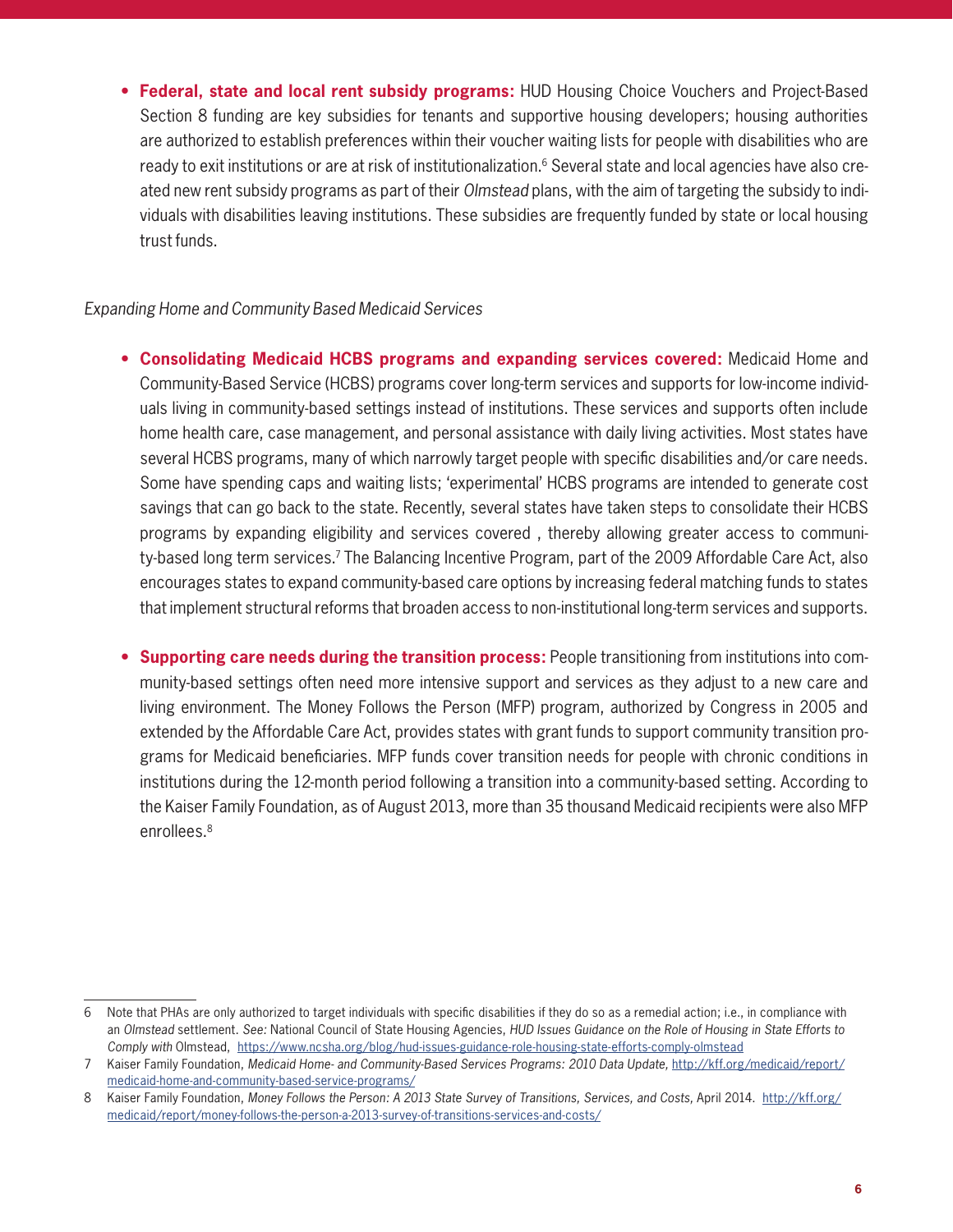## **A Policy Roadmap**

### *Advancing the Role of Nonprofits in the* Olmstead *Response*

As states reform their systems for housing and services for people with disabilities in response to *Olmstead*, new policies and programs mean new opportunities and, potentially, new risks, for affordable housing nonprofits— like the members of the Housing Partnership Network. They are the 'go-to' developers of supportive housing in their communities and are strategically positioned to advocate for the most effective reforms. New funding mechanisms for housing construction, historic preservation and supportive services are well-suited to nonprofits with experience in mixed finance transactions and on-site service delivery. The *Olmstead* planning and implementation process may also open the door for nonprofits to enter new service partnerships with care providers or local agencies.

However, it is crucial that nonprofits engage their state agencies around their *Olmstead* and broader community-based care plans, which can vary widely from state to state, and educate their state leaders about supportive housing as an option for people with disabilities. Failure to do so could unnecessarily limit the availability and choice of housing and services for *Olmstead* class members.

Below, we lay out a roadmap to engaging state and local leaders around three policy areas that will be particularly relevant to nonprofit developers and advocates as states design and implement their *Olmstead* plans:

**Encourage states to coordinate the work of their health and housing agencies on cross-cutting issues like managing the transition process, coordinating services and tenant placement and allocating rent subsidies.**

Successfully transitioning *Olmstead*-class members from institutions into communities will require close coordination between the entities involved in identifying, assessing, caring for, and housing individuals in transition. These entities include state government and agencies, as well as local providers and site-level property managers and landlords. It is vitally important that each stakeholder in the transition process have adequate resources and staff to manage the volume and diversity of needs of individuals covered by *Olmstead* settlements.

State housing and health agencies should cooperate throughout the process of identifying candidates for transition from institutions, assessing their care needs and matching individuals with providers in housing and services that meet those needs. Local service and housing providers, landlords or property managers, and on-site or mobile care coordinators should also be in regular communication about the status and ongoing care needs of individuals transitioning from institutions, especially early on in the transition process as they adjust to a new care and living routine. Property managers and care coordinators are often front-line responders when tenant issues arise, so they need flexible, responsive support from local agencies. This is particularly crucial for individuals in scattered-site units, which may not have on-site staff support.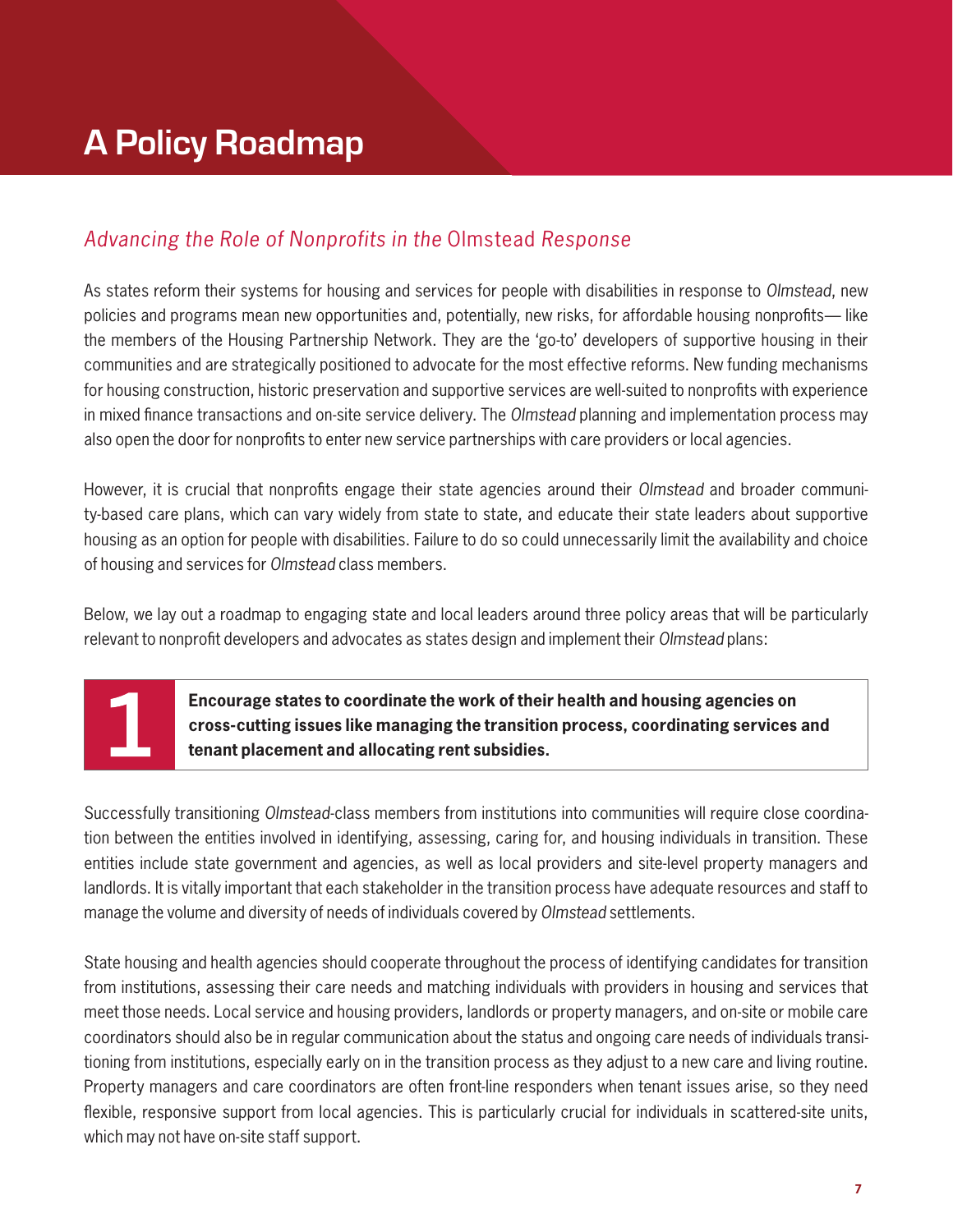Coordination between state housing finance agencies and local housing authorities responsible for rent subsidies is also necessary to ensure that housing options for *Olmstead* class members remain accessible and affordable while the housing needs of other at-risk groups continue to be met. Because most individuals transitioning from institutional care live on fixed or extremely low incomes, supportive units need deep subsidies to be affordable to their

target populations. In high-cost areas especially, this means that units developed using tax credits or other programs require additional subsidy, usually in the form of project- or tenant-based rental assistance. Though some jurisdictions have created rental assistance funds specifically for *Olmstead-class* tenants, in many other cases rent subsidies for *Olmstead* supportive units come from the same strained resource pool as housing vouchers for displaced public housing tenants, low-income families, homeless individuals, and other underserved populations. As it stands, local housing authorities are responsible for managing voucher wait lists and preferences and balancing the needs of all of these groups, while also meeting any legally-mandated

**Coordination between state health and housing agencies is necessary to ensure that units designated for** *Olmstead***-class tenants are consistently occupied to sustain operating revenues for property owners.**

requirements specified by *Olmstead* settlements. State agencies and advocates will need to continually monitor this balance to ensure that limited housing resources are being distributed effectively and in a way that best meets the range of community housing need.

Finally, coordination between state health and housing agencies is necessary to ensure that units designated for *Olmstead*-class tenants are consistently occupied to sustain operating revenues for property owners. In many cases, multiple agencies are involved in the process of identifying *Olmstead*-class members ready for transition out of institutions, assessing individual care needs and placing individuals in targeted units. Nonprofits and advocates should ensure that state agencies have developed a clear process, that they have tested this process to make sure that tenant placement is consistent and timely and that agencies are aware of the potential cost of unfilled units for property managers and owners.

**2 Ensure that state** *Olmstead* **settlements and plans include a broad range of supportive housing models in order to provide tenants choice of living environ and access to services. supportive housing models in order to provide tenants choice of living environment and access to services.**

Partly in response to states' requests for specific guidelines to help them comply with the Americans with Disabilities Act/*Olmstead* integration mandate, some early *Olmstead* settlement agreements specified fixed percentages for the total number of units in a single setting that could be designated for to people with disabilities. These percentages met some resistance from supportive housing advocates, who felt that caps on units targeted to people with disabilities might create a 'one-size fits all' approach that would limit individuals' freedom to choose housing to fit their preferences and care needs. The *Olmstead* Supreme Court decision itself emphasizes the "need for states to maintain a range of facilities for the care and treatment of persons with diverse mental disabilities."9

<sup>9</sup> Olmstead v. L.C. (98-536) 527 U.S. 581 (1999) https://www.law.cornell.edu/supct/html/98-536.ZO.html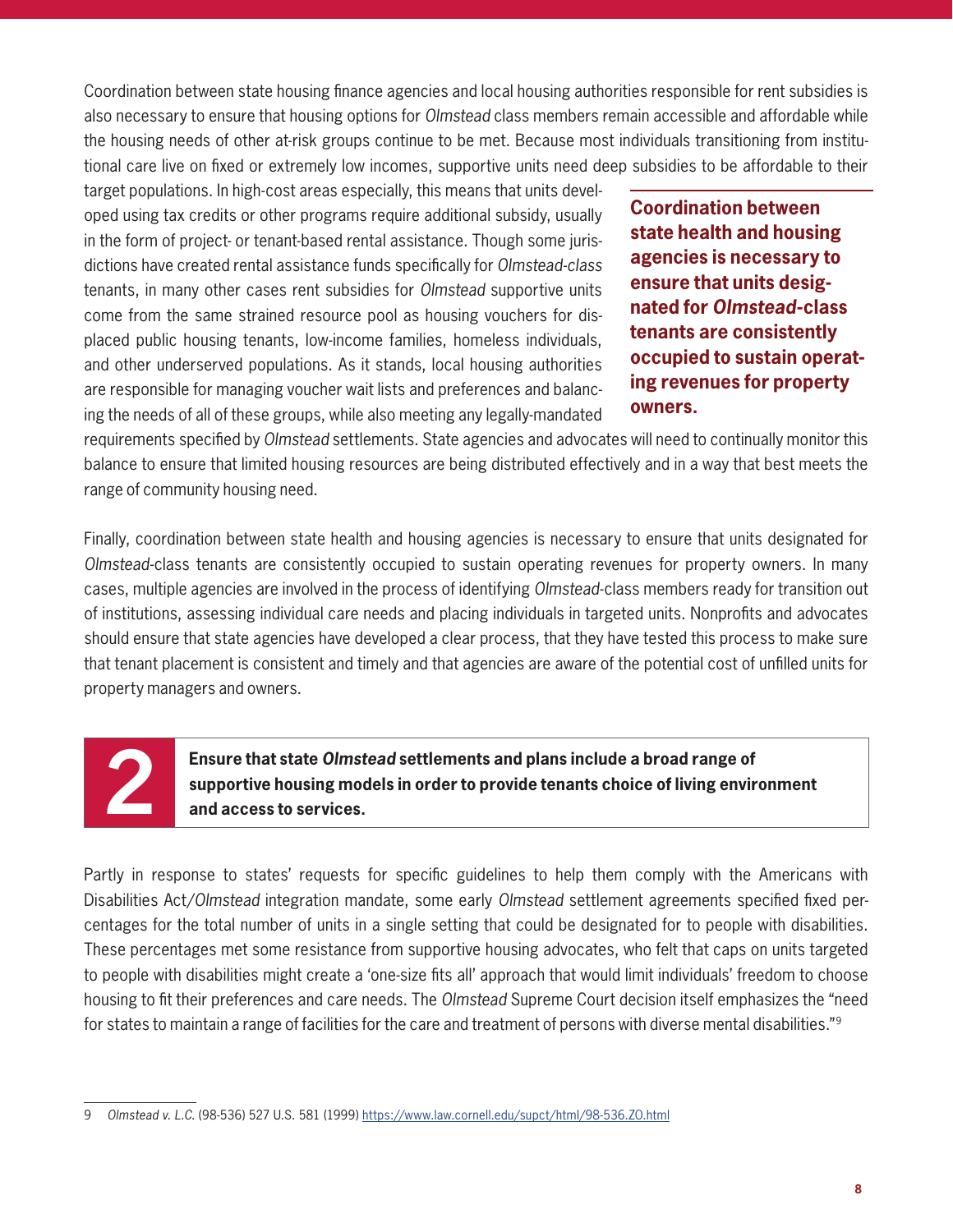In its January 2014 Home- and Community-Based Services rule, the Center for Medicare and Medicaid Services (CMS) finalized a definition of integrated settings that the agency considers appropriate for receiving community-based services. The rule does not specify a cap on the number of units targeted to people with disabilities or other care needs. Instead, it defines integrated community-based settings as those which provide tenants with access to the greater community, with privacy and freedom from coercion and with control over their living situations and daily routines.10 While it did not define a specific standard for integrated settings, HUD's guidance, issued in 2013, encouraged housing authorities to establish appropriate preferences for people with disabilities transitioning out of institutions. <sup>11</sup>

State and local housing agencies will need to factor the *Olmstead* integration mandate into their priorities, planning and programs, but this can and should be done in a way that balances broad community needs with the mandate to provide a range of high-quality, integrated housing choice options for people with disabilities. Several states have already taken steps to support and encourage choice in housing and services for individuals leaving institutional settings.<sup>12</sup> These states are using tools such as their tax credit allocation plans to prioritize supportive housing choices, like the integrated single- and scattered-site developments supported by the new Section 811 PRA program, as well as developments primarily or exclusively dedicated to people with service needs. Nonprofits and advocates should take note of the work being done in these states as they advance a model for *Olmstead* planning and implementation that supports a broad range of housing choice in their own communities.

Permanent supportive housing developments provide a variety of community-integrated housing settings for tenants along with services and supports. As state governments and agencies draft and implement their *Olmstead* plans, nonprofits should connect the decision-makers with information about the benefits and varied solutions offered by successful community-based supportive housing approaches. Doing so will help to ensure that *Olmstead*class populations have access to a broad spectrum of supportive housing options within their communities and can choose based on their personal preferences.

**3 Increase and secure resources for developing and maintaining affordability of permanent supportive housing, including Medicaid resources and the National Housing Trust Fund.**

In the current constrained budget environment, states and advocates must identify funding to support their *Olmstead* plans without putting excessive pressure on already-scarce affordable housing resources for families, seniors and the homeless. Disability housing advocates have long called on Congress to adequately fund the Section 8 voucher program, the Section 811 capital grant and new PRA programs. More recently, disability advocates have pointed to the National Housing Trust Fund as a possible source of state-level housing development

<sup>10</sup> Center for Medicaid and Medicaid Services, *Fact Sheet: Summary of Key Provisions of the Home and Community Based Services (HCBS) Settings Final Rule,* http://www.medicaid.gov/Medicaid-CHIP-Program-Information/By-Topics/Long-Term-Services-and-Supports/Home-and-Community-Based-Services/Downloads/HCBS-setting-fact-sheet.pdf

<sup>11</sup> Statement of the Department of Housing and Urban Development on the Role of Housing in Accomplishing the Goals of Olmstead. http:// www.fairhousingnc.org/2013/06/hud-issues-new-guidance-on-community-based-housing-for-people-with-disabilities/

<sup>12</sup> *See:* Pennsylvania Office of Mental Health and Substance Abuse Services, *The* Olmstead *Plan for the Pennsylvania State Mental Health System*, January 2011. http://www.parecovery.org/documents/Olmstead\_Plan\_MH\_011111.pdf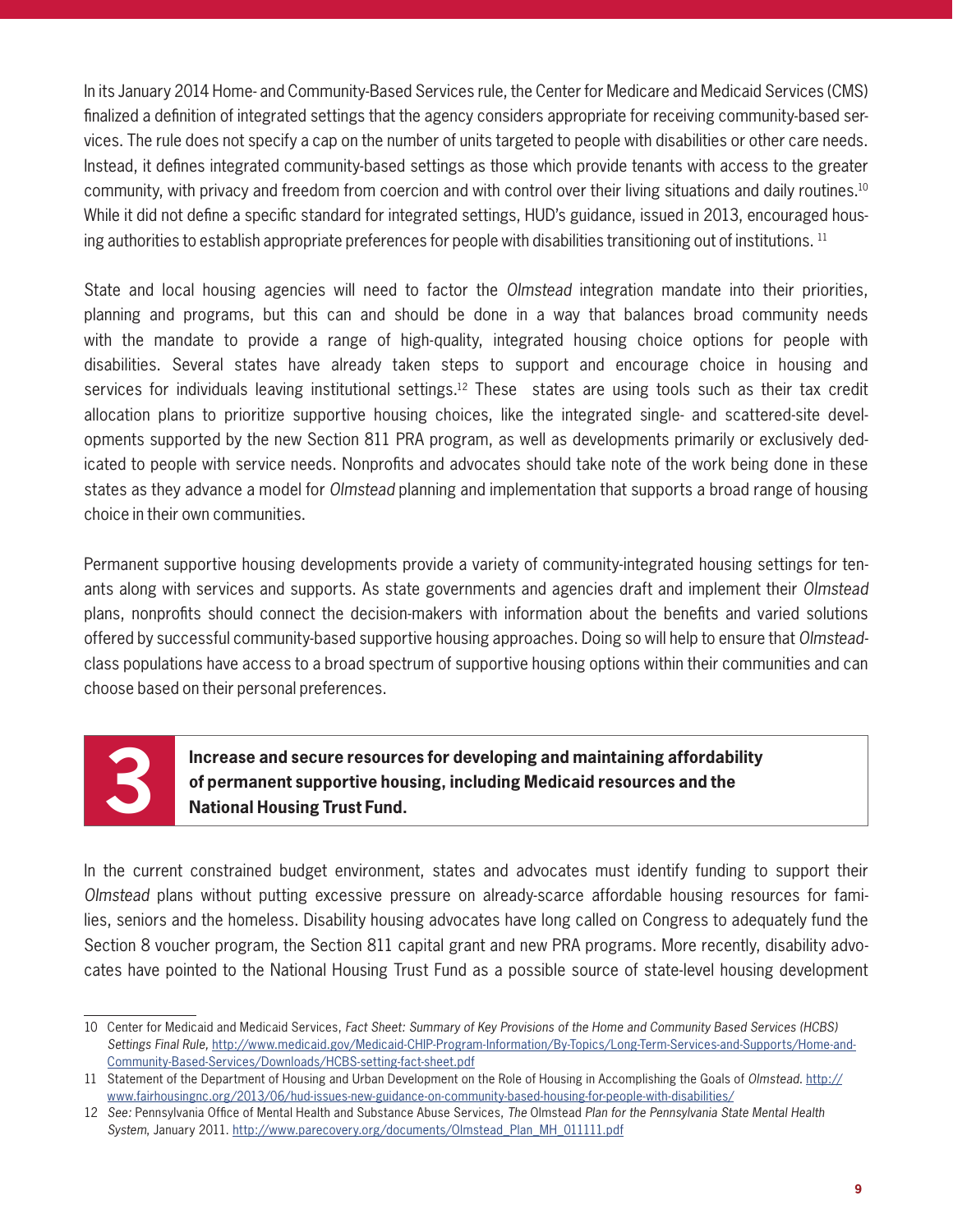capital and operating assistance for extremely low-income individuals and families, including people with disabilities. Several states have also developed their own housing trust funds and subsidy programs for extremely low-income individuals and families and are using them in innovative ways to ensure the broadest possible access.13

Several Medicaid programs also hold promise as new resources for community-based housing and services. Increased state adoption of Medicaid experimental and home- and community-based waiver programs could mean that case management, care coordination and other services in supportive housing could be eligible for Medicaid coverage. Several states have already made significant strides toward aligning their Medicaid community-based service programs with supportive housing.14 This process is largely negotiated between states and federal Medicaid officials. First, states decide which supportive services should fall within

the scope of their state Medicaid plans, waivers and new programs offered under the Affordable Care Act, such as Medicaid Managed Care or medical homes. Thereafter, states apply for and receive federal approval to enroll eligible individuals in those programs. Supportive housing providers hoping to benefit from these Medicaid programs may want to consider partnerships with care providers who have experience working with Medicaid programs, as they may need technical assistance in billing Medicaid and meeting Medicaid provider standards, while also ensuring that tenant participation in services remains voluntary. 15

**National Church Residences in Ohio and LeadingAge demonstrated the potential savings involved in caring for seniors in community-based housing rather than in institution-style nursing homes.**

Supportive housing advocates can and should point to the base of evidence demonstrating the health and cost benefits of supportive housing for high-cost populations, including people with developmental disabilities and mental illness as well as chronically homeless individuals. Some Housing Partnership Network members have already participated in building this evidence base: including National Church Residences in Ohio and LeadingAge demonstrated the potential savings involved in caring for seniors in community-based housing rather than in institution-style nursing homes.16 The Illinois Path to Transformation Medicaid 1115 waiver application advances the goal of "expand[ing] access to supportive housing by incentivizing the health care delivery system to invest in and build linkages with providers of housing and supportive housing services."17

<sup>13</sup> National Low Income Housing Coalition, *Aligning Federal Low Income Housing Programs with Housing Need.* December 2014. http://nlihc. org/sites/default/files/Alignment\_Report\_1214.pdf

<sup>14</sup> Corporation for Supportive Housing, *Integrating Housing in State Medicaid Policy.* April 2014. http://www.csh.org/resources/integratinghousing-in-state-medicaid-policy/

<sup>15</sup> Center for Health Care Strategies, Inc., *Medicaid-Financed Services in Supportive Housing for High-Need Homeless Beneficiaries: The Business Case.* June 2012. http://www.csh.org/wp-content/uploads/2012/06/SH-Medicaid-Bz-Case\_Final.pdf

<sup>16</sup> Health Management Associates and the Kresge Foundation, *National Church Residences Housing Study Project: A Final Report.* October 2012. http://kresge.org/sites/default/files/Supportive-housing-study.pdf

<sup>17</sup> The Path to Transformation: Illinois 1115 Waiver Proposal, June 4 2014. http://www.medicaid.gov/Medicaid-CHIP-Program-Information/By-Topics/Waivers/1115/downloads/il/il-path-transformation-pa.pdf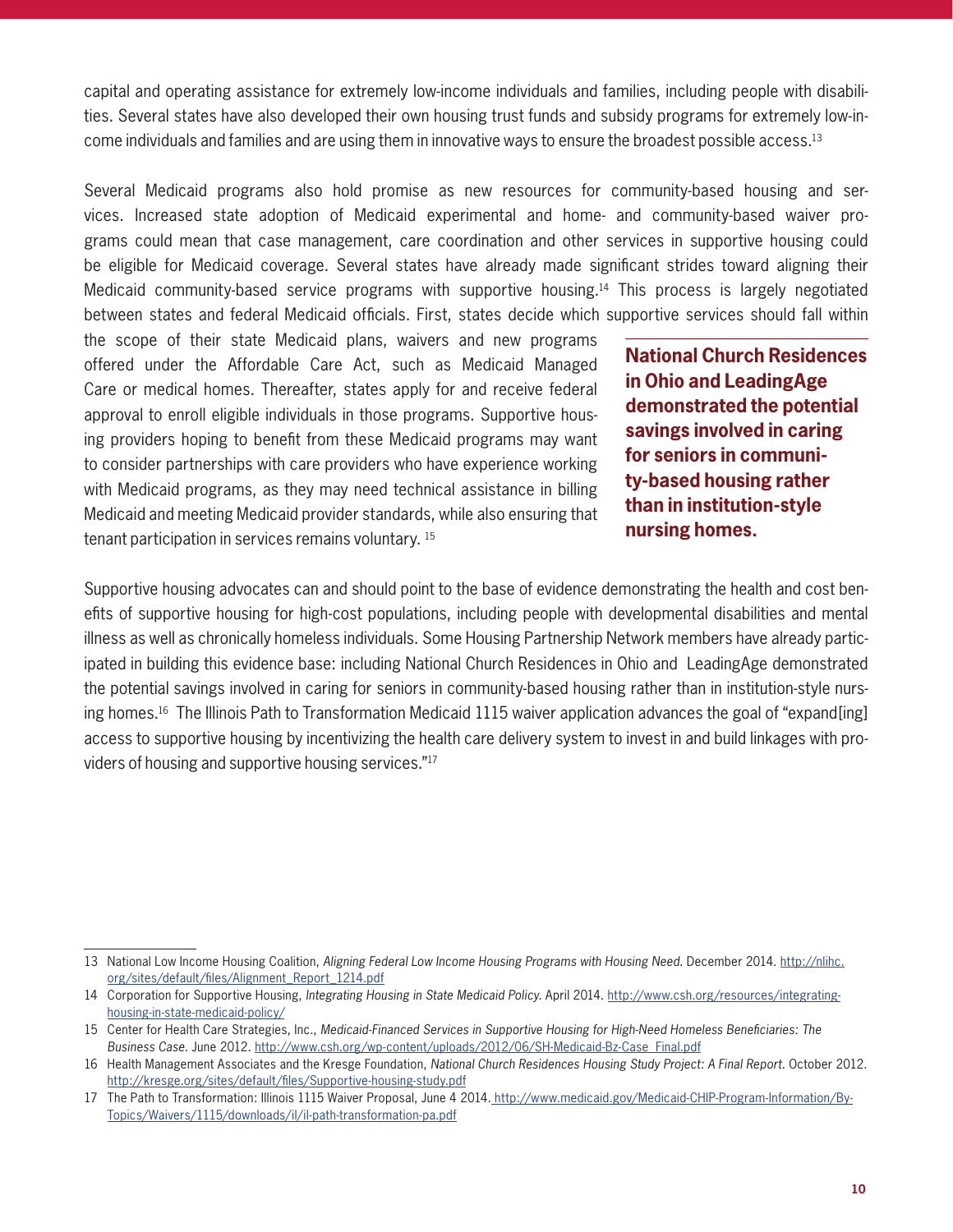## **Conclusion**

The policy response to legal activity around the *Olmstead* decision is opening new opportunities for highcapacity nonprofits. New resources for housing and services and new policies redefining the relationship between housing and health can drive innovative, scaled developments serving people transitioning out of institution-based care. Nonprofit developers can and should be on the front lines of this movement, advocating the supportive housing model of care—and ensuring that the policy response to *Olmstead* prioritizes expanding the supply of supportive housing across the country.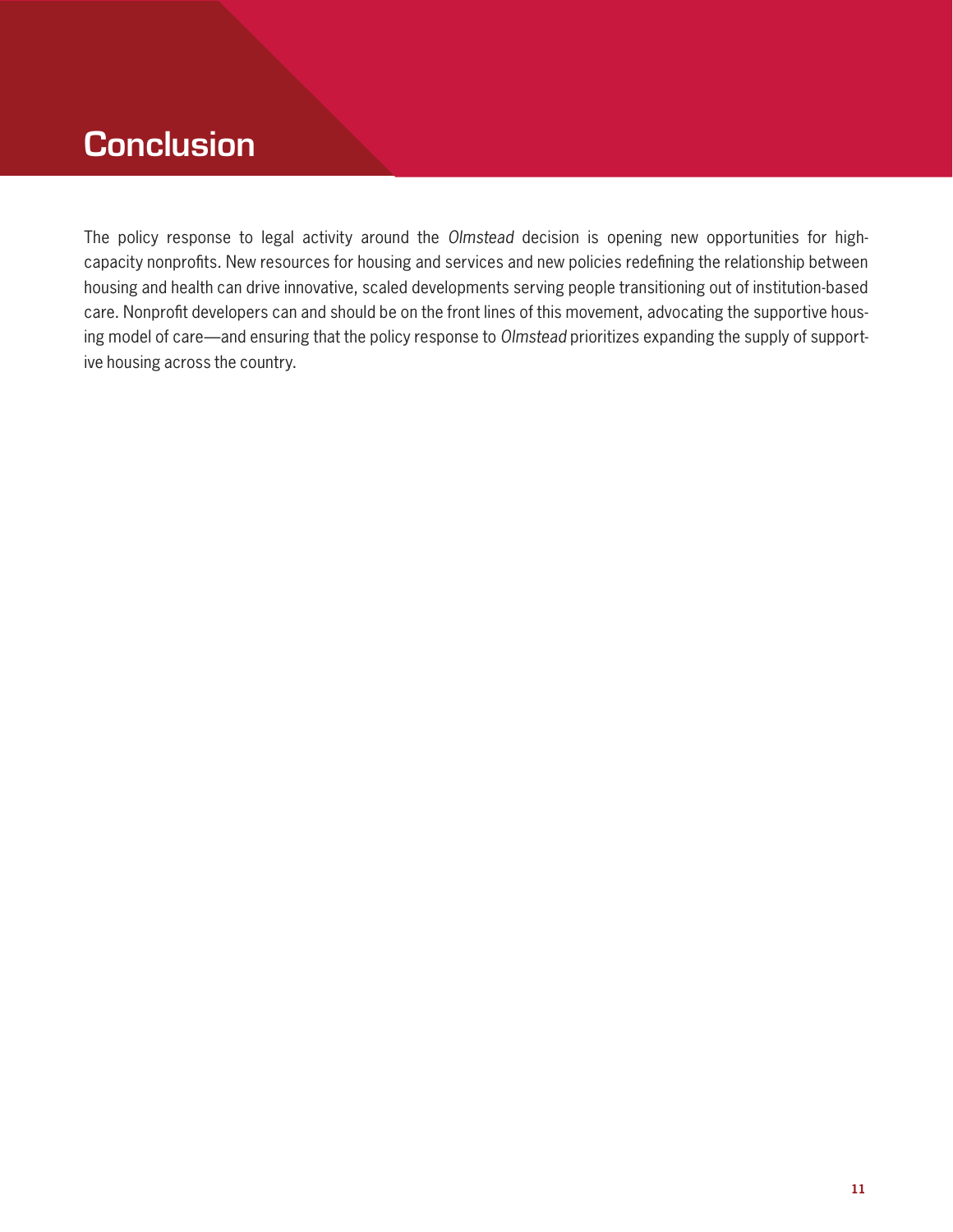## **Appendix**

## **Appendix 1**: Summary of Selected *Olmstead* Settlements

| <b>State</b>      | <b>Settlement</b>                        | <b>Individuals covered by settlement</b>                                                                                                                                                                                                                                                                        | <b>Housing-related provisions</b>                                                                                                                                                                                                                                                                                                                                                 |
|-------------------|------------------------------------------|-----------------------------------------------------------------------------------------------------------------------------------------------------------------------------------------------------------------------------------------------------------------------------------------------------------------|-----------------------------------------------------------------------------------------------------------------------------------------------------------------------------------------------------------------------------------------------------------------------------------------------------------------------------------------------------------------------------------|
| New York          | <b>July 2013</b><br>U.S. v. New York     | 4000 individuals with mental illness living in adult<br>homes in New York City                                                                                                                                                                                                                                  | State has committed to developing at least 2,000<br>(and up to 4,000) units of new permanent sup-<br>portive housing for individuals transitioning out of<br>adult homes or at risk of institutionalization.                                                                                                                                                                      |
| Virginia          | January 2012<br>U.S. v. Virginia         | >5,000 individuals with intellectual and devel-<br>opmental disabilities residing in state-funded<br>facilities                                                                                                                                                                                                 | State to create a fund for new housing assis-<br>tance; 4,200 healthcare service waivers to help<br>people leave institutions and prevent unnecessary<br>institutionalization                                                                                                                                                                                                     |
| <b>Illinois</b>   | September 2010<br>Williams v. Quinn      | 4,500 individuals residing in Institutions for<br>Persons with Mental Disease-inpatient facilities<br>targeted to individuals with mental illness                                                                                                                                                               | State to develop 'bridge' rent subsidy and hous-<br>ing transition funds for individuals transitioning to<br>supportive housing                                                                                                                                                                                                                                                   |
|                   | <b>June 2011</b><br>Ligas v. Hamos       | 3,000 individuals residing in Intermediate Care<br>Facilities for Developmentally Disabled; 6,000<br>individuals on waiting lists for community-based<br>services/housing                                                                                                                                       | Provide community-based services for individuals<br>residing in private care facilities, for people<br>with developmental disabilities wishing to<br>re-integrate and for individuals currently residing<br>in family-home                                                                                                                                                        |
|                   | December 2011<br>Colbert v. Quinn        | >16,000 Medicaid-eligible adults with disabilities<br>residing in Cook County Nursing Facilities                                                                                                                                                                                                                | Help class members locate housing and rental<br>assistance resources; expand access to commu-<br>nity-based supportive services; provide 'bridge'<br>rent subsidy and housing transition funds for<br>individuals transitioning to supportive housing                                                                                                                             |
| North<br>Carolina | August 2012<br>U.S. v.<br>North Carolina | 3,000 Individuals with mental illness currently<br>residing in adult care homes and state psychiatric<br>hospitals                                                                                                                                                                                              | State to provide 3,000 'housing slot' vouchers/<br>rental subsidies for transition to permanent<br>supportive housing, as well as community-based<br>services and supports for individuals with mental<br>illness.                                                                                                                                                                |
| Georgia           | October 2010<br>U.S. v. Georgia          | 150 individuals with developmental disabilities<br>currently served in state hospitals; >600 indi-<br>viduals with developmental disabilities currently<br>living in the community or with families; up to<br>9,000 individuals with mental illness based on the<br>definition of persons in the Olmstead class | Create 1,150 home- and community-based<br>waivers for people with developmental disabilities;<br>provide community-based services and crisis<br>response for individuals with disabilities or<br>mental illness; develop capacity to provide<br>supportive housing to individuals with serious<br>and persistent mental illness, 50% to be provided<br>in scattered-site settings |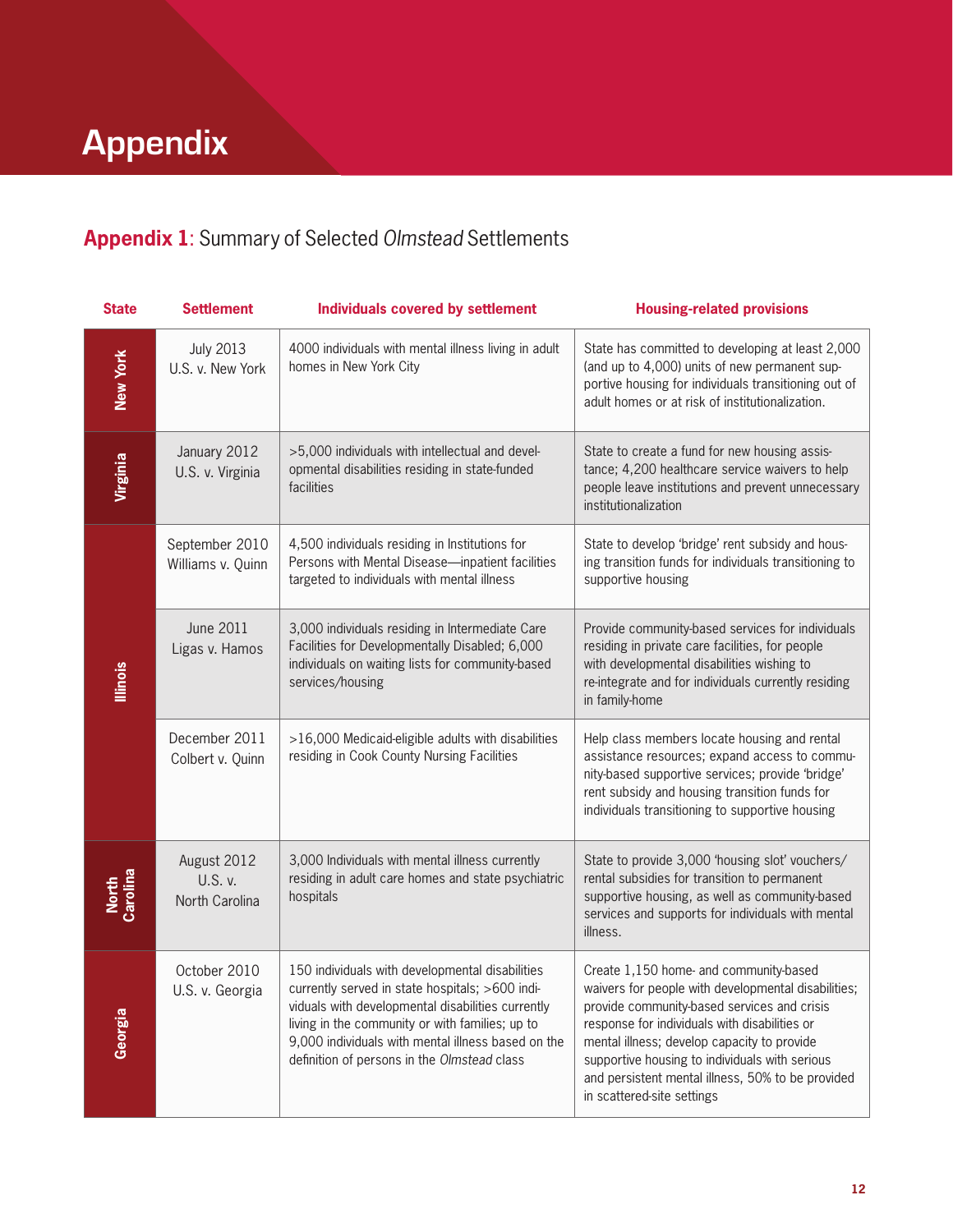### **Appendix 2:** Case Studies

### **CASE STUDY**

## **IFF: Home First Program, Cook County, Illinois**

In order to meet the overwhelming need for integrated housing for people with disabilities, IFF, a Community Development Financial Institution, worked with Access Living, a premier Center for Independent Living, to launch Home First: a program to develop and own integrated hous-

ing for people with disabilities. Home First's inaugural project, the Illinois Accessible Housing Initiative (IAHI), acquires and renovates condominium units throughout Chicago and Cook County. These units are then leased to *Olmstead* class members being transitioned out of nursing homes.

Home First's IAHI project targets distressed sales in order to afford units in desirable areas. The added benefit to municipalities is that back-owed assessments are resolved at closing, and future city and county assessments will be paid on time going forward



Area Median Income (AMI) who are transitioning through an *Olmstead* consent decree implementation plan. IAHI also negotiates with each homeowners' association to complete minor accessibility modifications to common areas to accommodate all tenants. These modifications, which

> could include the addition of automatic doors at building entries or grab bars in common area restrooms, are included in IAHI's budget.

The Home First units are located in nine buildings in seven Chicago neighborhoods, and in seven buildings in five suburban Cook County communities. IAHI units are made affordable for people with extremely low incomes by commitments of project-based rental assistance from the Chicago Housing Authority and the Housing Authority of Cook County.

By converting scatteredsite housing stock into inte-

by a long-term (30-year) owner of the units.

Under IAHI, all 70 studio, one- and two-bedroom units are renovated to achieve the highest accessibility possible. They are designed for arehouseholds headed by people with physical disabilities earning less than 30 percent of

grated, permanent, accessible rental housing for people with disabilities, IFF's Illinois Accessible Housing Initiative is turning the foreclosure crisis into an opportunity to create affordable, accessible, integrated housing for people with disabilities who were previously excluded from the community by the lack of housing options.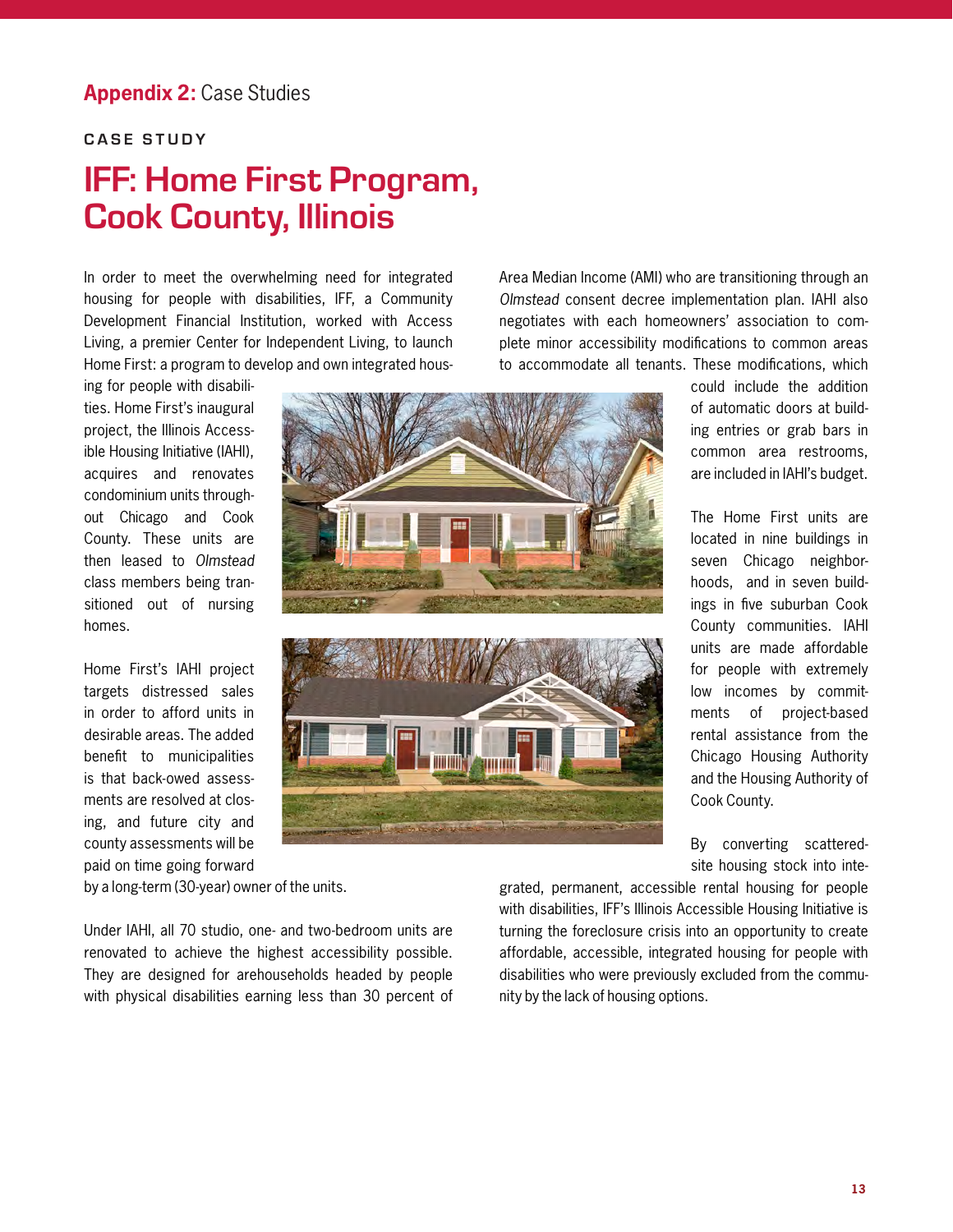## **Common Ground: 1191 Boston Road, Bronx, New York**

For 25 years, Common Ground has developed and provided supportive and affordable housing and outreach services to the most vulnerable New Yorkers. Common Ground has nearly 3,200 units of permanent and transitional housing and has plans to build 850 more units in the next three years.

York State Homes & Community Renewal provided construction and permanent tax-exempt bond financing and a \$1.6 million 4 percent Low-Income Housing Tax Credit allocation. The state Office of Temporary and Disability Assistance provided \$3.7 million, and the New York

The 1191 Boston Road property in the Bronx, Common Ground's most recent project, is one of the first developments to receive capital funding through the New York State Medicaid Redesign Team (MRT), a new capital source to fund supportive housing for high-cost Medicaid users, including homeless individuals and people with disabilities. Boston Road's total development cost is \$47.7 million, with \$6.9 million coming from MRT funding.

New York Governor Andrew Cuomo established the MRT in 2011 to bring together local stakeholders and experts to create efficiencies in the state's Medicaid program. State officials recognized that pro-

viding stable permanent housing to Medicaid users who are without reliable shelter could measurably reduce Medicaid costs. An MRT Affordable Housing Work Group was established to finance supportive housing initiatives; \$86 million was allocated in 2013-14 and \$260 million in 2014-2016 to actualize this group's strategies. The state also allotted \$1 million to the state Department of Health to develop evaluation methods to measure the Medicaid savings and health outcomes resulting from the capital investment in MRTsupported housing pilots such as Boston Road.

Boston Road's unique financing structure combines MRT dollars with other federal, state and city resources. New



City Department of Housing Preservation and Development provided \$8.2 million in HOME funding and \$2 million in City Council funds. The state Office of Mental Health will fund supportive services for residents.

Of Boston Road's 154 units, 94 are reserved for former chronically homeless individuals with a severe and persistent mental illness—a key subsection of high-cost Medicaid users. The remaining 60 units will be available to individuals from the community earning up to 60 percent of AMI. A portion of all units will also be available to adults over 55. Renters will pay approximately 30 percent of their monthly

income toward rent, with formerly homeless residents receiving Section 8 rental assistance.

The building, designed by Alexander Gorlin Architects, will feature a landscaped terrace, green roof, recreational space, exercise room and a computer lab. It is also designed to meet Enterprise Green Communities standards. Sustainability features include high-performance boilers, energy efficient lighting fixtures and controls, water saving plumbing fixtures and Energy Star appliances. Services for the UnderServed will provide case management, psychiatric and clinical services, entitlements and benefits counseling, and therapeutic activities.